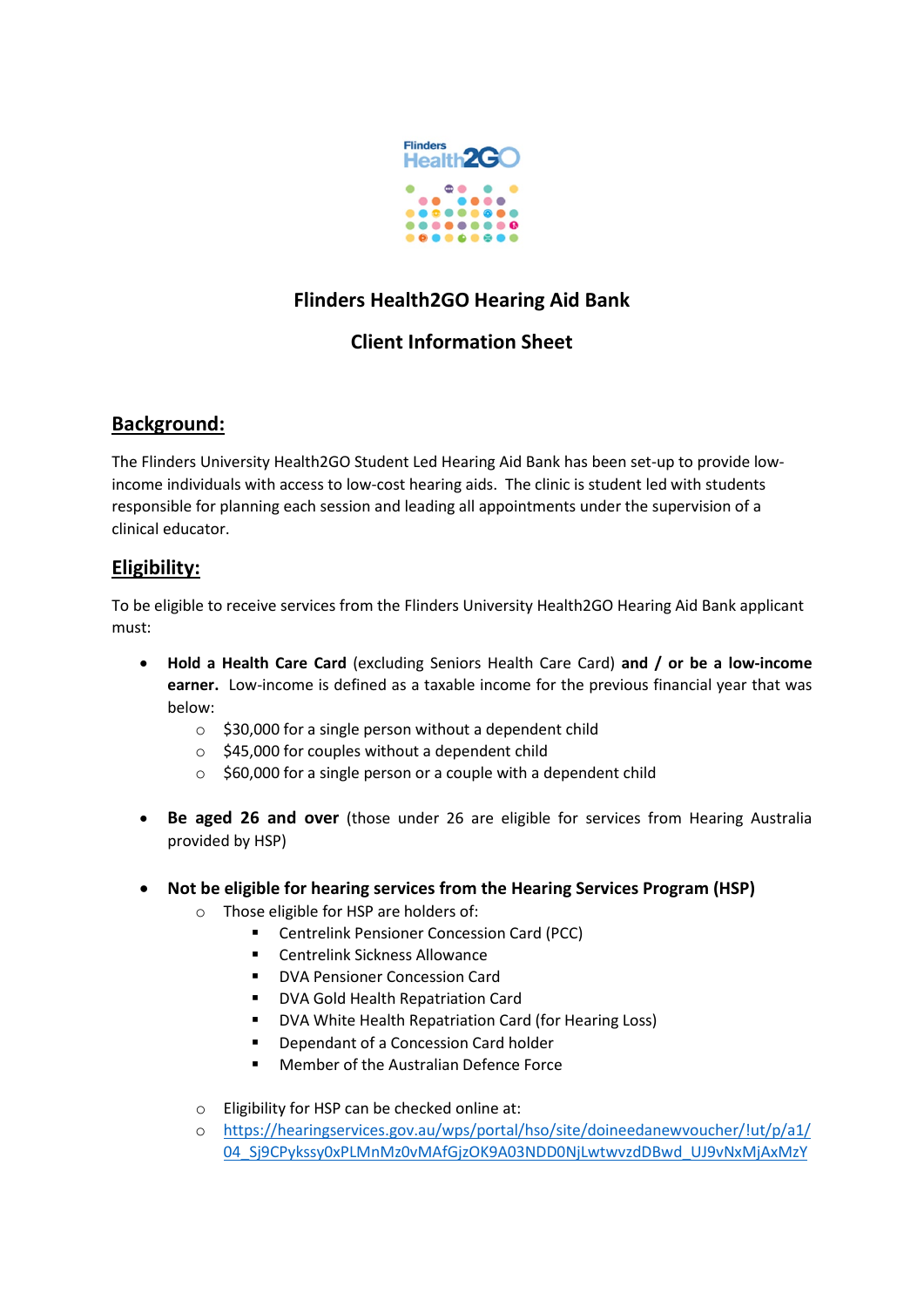[EKIvEoMDAlTr8BDuBoQEh\\_uH4UXiUgF4AV4LGiIDc0wiDTUREAYCKrJA!!/dl5/d5/L2dB](https://hearingservices.gov.au/wps/portal/hso/site/doineedanewvoucher/!ut/p/a1/04_Sj9CPykssy0xPLMnMz0vMAfGjzOK9A03NDD0NjLwtwvzdDBwd_UJ9vNxMjAxMzYEKIvEoMDAlTr8BDuBoQEh_uH4UXiUgF4AV4LGiIDc0wiDTUREAYCKrJA!!/dl5/d5/L2dBISEvZ0FBIS9nQSEh/) [ISEvZ0FBIS9nQSEh/](https://hearingservices.gov.au/wps/portal/hso/site/doineedanewvoucher/!ut/p/a1/04_Sj9CPykssy0xPLMnMz0vMAfGjzOK9A03NDD0NjLwtwvzdDBwd_UJ9vNxMjAxMzYEKIvEoMDAlTr8BDuBoQEh_uH4UXiUgF4AV4LGiIDc0wiDTUREAYCKrJA!!/dl5/d5/L2dBISEvZ0FBIS9nQSEh/)

• **Not eligible for hearing services or hearing aids through National Disability Insurance Scheme (NDIS)**. For more information regarding NDIS hearing supports see: https://www.ndis.gov.au/understanding/ndis-and-other-government-services/hearing-

supports

(Note: those aged 26 and over who previously received services from Hearing Australia MAY be eligible for NDIS – this should be investigated first)

### **Costs / Additional Information:**

- Where a single hearing aid is provided to you, the charge will be \$300. This fee includes the cost of the assessment, fitting of the device, any earmold that is required and one box of batteries. Replacement earmolds incur additional fees.
- If the audiologist prescribes a second hearing aid, this can be arranged for an additional fee of \$100 (i.e. \$400 for a pair).
- After the initial assessment, device fitting and follow up appointments, further consultations, repairs, batteries, and other consumables (such as domes and tubing / receivers) may be charged for at rates set by the clinic.
- Hearing aids that are damaged beyond repair may require re-assessment by the Flinders University Health2GO Hearing Aid Bank team, in which case a further fee of \$300 may apply for replacement subject to hearing aid availability.
- Replacement / upgrades to hearing aids provided by the Flinders University Health2GO Hearing Aid Bank are NOT guaranteed and will be subject to re-assessment of eligibility and hearing aid availability.
- As this is a student led clinic all clients must be aware that all appointments will be conducted by Flinders University Audiology Masters of Audiology students under the supervision and guidance of a supervising audiologist.

#### **Next Steps:**

- To confirm your eligibility and complete an application, please contact the Health2Go team via phone (08 7221 8700) or email [\(health2go@flinders.edu.au\)](mailto:health2go@flinders.edu.au).
- If your application is approved, you will need to provide relevant documentation at the initial assessment. Relevant documentation includes:
	- o (1) a copy of your Centrelink Health Care Card (Seniors Health Cards are **not** eligible) **OR**
	- $\circ$  (2) a copy of last year's Tax Assessment showing a taxable income for the previous financial year that was below:
		- **530,000 for a single person without a dependent child**
		- **545,000 for couples without a dependent child**
		- **560,000 for a single person or couple with a dependent child**